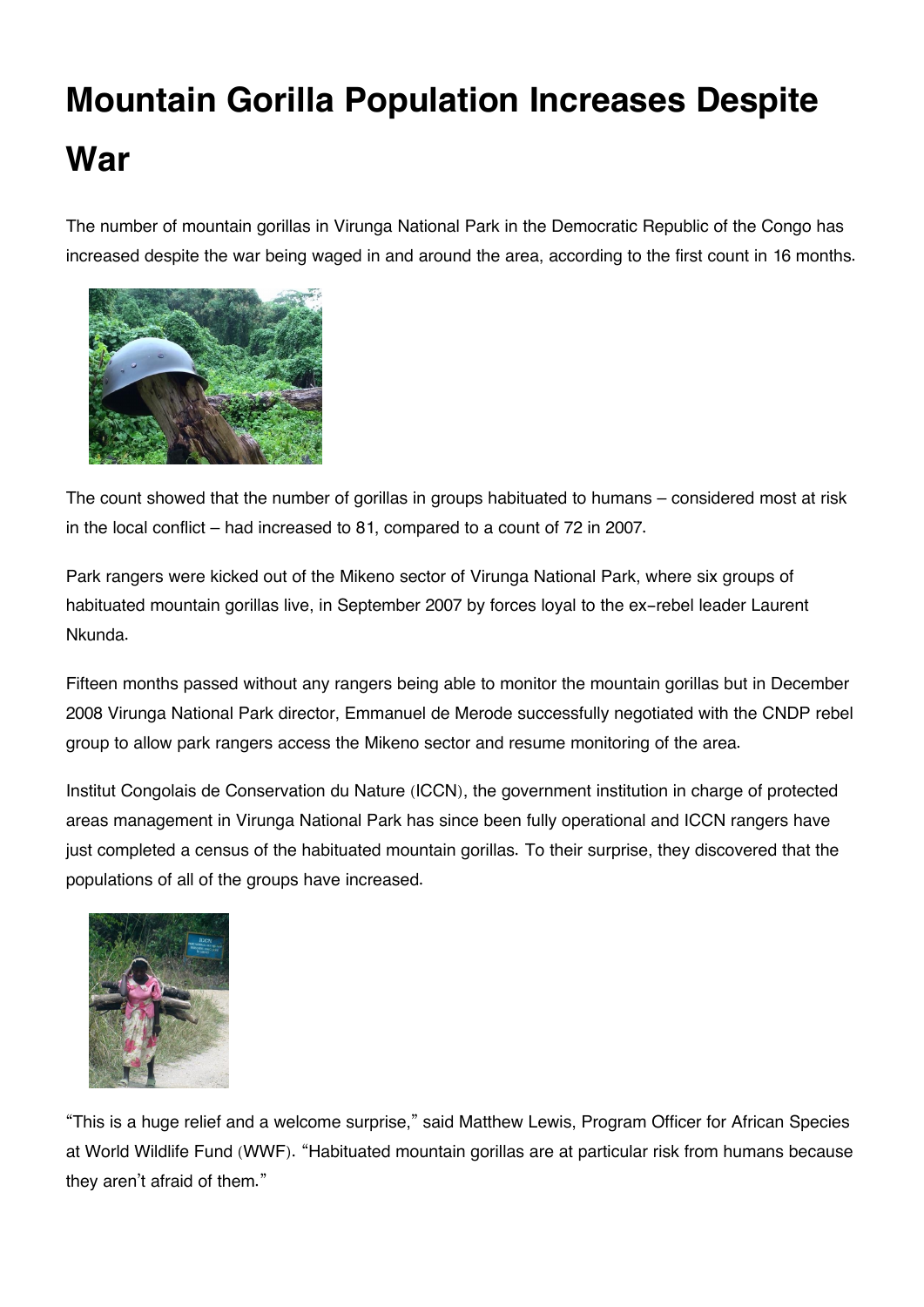While on a five day patrol during which they were looking for and counting mountain gorillas, two ICCN patrols removed more than 500 snares placed by poachers targeting small forest antelopes that can harm and maim gorillas.

"The humanitarian crisis in the region continues and our hearts go out to those residents caught in the middle," Lewis said. "And despite this good news about the gorillas, we must remain vigilant as they are under constant threat."

There is currently a cease fire between CNDP and the Congolese Army who have joined up with Rwandan forces to fight FDLR rebels; however, the rangers still have conflict and violence to contend with. On 8 January a ranger was killed during an attack by Maï Maï militia against an ICCN Patrol Post and another ranger was kidnapped.

"The true heroes in this story are the courageous ICCN rangers who worked tirelessly to gain access to the gorillas despite the ongoing violence," said Dr. Richard Carroll, Director of WWF's Congo Basin Program. "WWF will continue supporting ICCN and helping reduce the poaching, habitat encroachment and other threats to these magnificent creatures."



ICCN has been able to keep its operations running during the conflict with financial and technical support from International Gorilla Conservation Programme (IGCP), a joint initiative of AWF (African Wildlife Foundation), FFI (Flora and Fauna International), and WWF and other conservation partners on the ground.

Mountain gorillas are listed as critically endangered on IUCN's Red List of Threatened Species, about 720 survive in the wild, with more than 200 of them living in the Virunga National Park. Mountain gorillas are the main tourist attraction in the DRC, Rwanda and Uganda and the money earned by the tourism benefits local communities.

## **Threats to the Park**

Although mountain gorillas are now extremely rare and listed as one of the most critically-endangered species, successful conservation work has helped to secure the remaining populations. Their populations actually increased during the years of political upheaval in the region (1994-2004), but